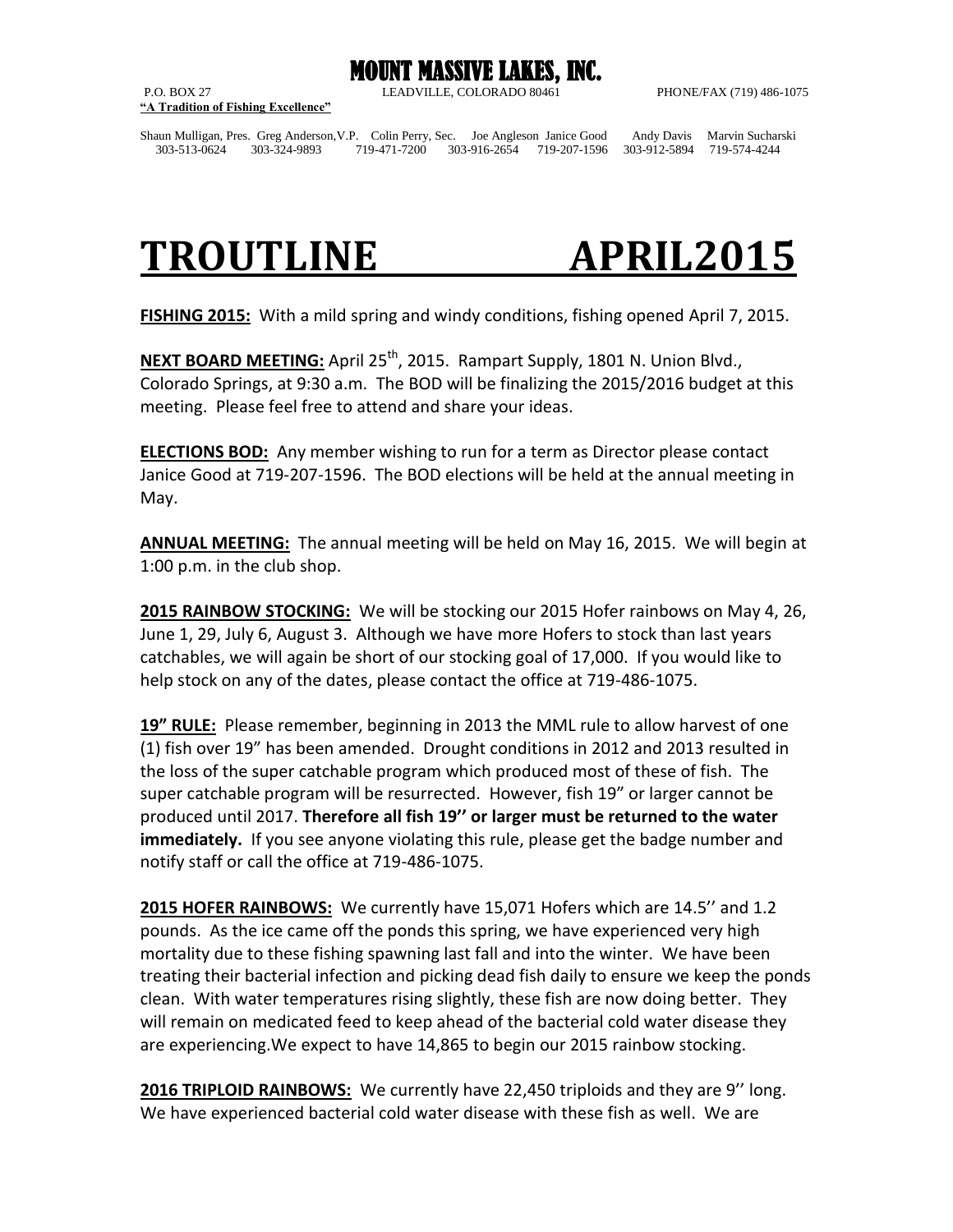currently feeding them medicated feed and they are responding well. These fish are slightly larger than the 2015 Hofers were at this time last year. We will be using 2,500 fish from this year class to resume our super catchable program in 2017.

**2017 KAMLOOPS RAINBOWS:** These rainbows are growing well. Their size is comparable to the 2016 triploids at this time last year. We currently have 31,438 and they are almost 3''. We expect these fish to reach 3'' within the next week. We will then grade them down to 28,000 fish and hold them in the hatchery until our outside raceway water temperatures rise. Grading allows us to keep the bigger fish, keep the same size, and gives us an accurate number of remaining fish.

**2015 BROWN TROUT:** We currently have 4,582 and they are 1.8''. These are the brown trout eggs we received from CPW as a trade for brook trout eggs. We have noticed that these fish grow faster which means we will be able to stock them into the lakes sooner. In the previous years, the brown trout that we have spawned here on the club in the fall were only 1.3'' by this time. When these fish reach 3'', we will stock 2070 into Lakes 6,7,8,9,10,12,15,18, and 20.

**2015 TIGER TROUT:**We currently have 368 and are 1.7''. We plan to stock 1,200 into Lakes 2,10,11,15,19,21, and 26 when they reach 3'' next summer. We will need to use extra tiger trout from 2014 to reach our stocking goals. The older tigers are currently in the hatchery and still growing. We have 1,309 and they are 4.3''.

**2015 CUTTHROAT TROUT:** Our cutthroat trout are growing very well. We have 2,915 and they are 3.3''. We will stock 1,975 into Lakes 2,3,4,5,8,12,15, and 20 when the lakes are ice free.

**WATER FLOWS:** Our water flows remain stable and we are still running water throughout the entire system. In order to have a good water year, we rely on late winter/spring snow storms to add to the current snowpack, along with a cool spring to allow spring runoff at a steady rate. We did not experience much snow in March. Although we have had warmer temperatures, we have not had any spring runoff yet.

**NATIONWIDE TROUT LOSSES:** The USDA reports total losses of all trout intended for sale were 27.6 million fish during 2014 nationwide. This is approximately 21% of the total trout reared. It is also the mortality rate MML experiences annually.

**HEALING WATERS:** Is set for Sunday June 7, 2015. If you wish to participate, please contact Jim Tims, 8842 Mary Hill Cove, Germantown, Tennessee, 38139.

**ASSISSTANT MANAGER HIRED:** After a three month search, we hired Bryan Hamacher from Simla, CO. Bryan will start his tenure with us on May 4, 2015. Bryan has multiple years of fisheries and fish culture experience, along with several past jobs in the construction trade. Bryan successfully negotiated the application process (resume,